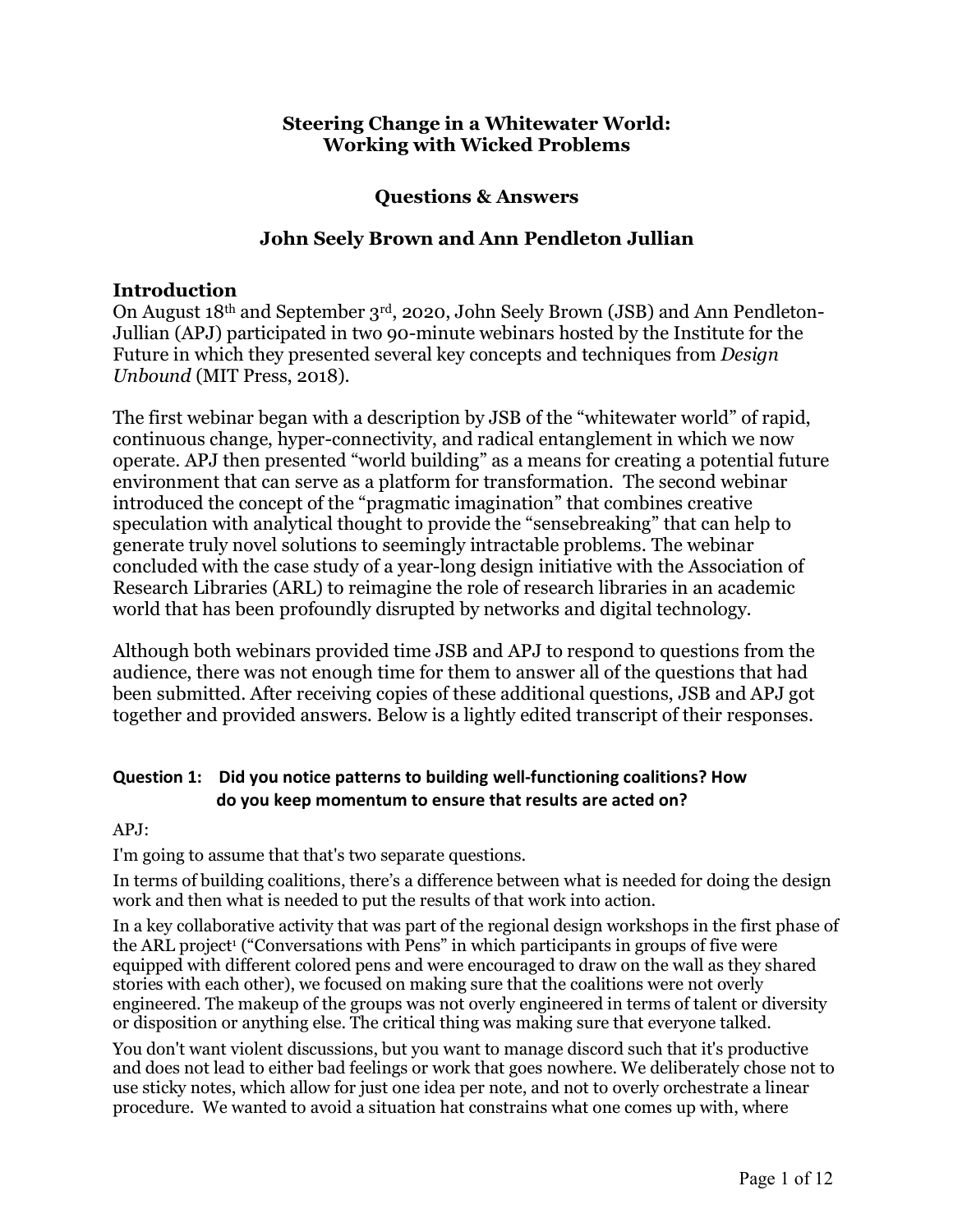there's no room to actually be different. The keys were the five colors [of pens] and providing enough real estate for drawing on the wall that group members could easily break off and do something on their own.

And after the work is produced by the small groups, that is not the end of it. In fact, the work is really fuel for a much richer conversation. Let's say there are five or six teams. So as we go around the room, each one will report out, and then they'll be discussion by everyone in the room. That discussion gets longer as it goes on, and we're able to reference things that were said earlier and things that are on the wall that were talked about earlier. In the end, there is a knitting together of these separate conversations.

## JSB:

We're talking about something as different as a bicycle is from a Ferrari. I'm struck by several things.

Having five different colors for the pens for writing on the wall turned out to be infinitely more important than I ever thought. After being in several of these sessions, I began to realize, "My God. That really helped, especially if you went back and looked at things later."

A key point that goes back to well-functioning teams or well-functioning coalitions is that the coalitions that formed did have quite different ideas, did break apart, did move to the left slightly, started sketching their own sub-drawings, often with one other person or a few people – which is a brilliant move to simultaneously engage multiple points of view of one group. There was also a considerable amount of looking over one's shoulder at was happening. A group would break off and pretend to be completely independent. Yet by the time a half an hour went by, Group A was looking over their shoulders to another team and vice versa.

You were exploiting peripheral vision, totally non-threatening, which then invited in a nonconfrontive way the ability to appropriate, build on, and see if the other subgroup liked it. It struck me that this strategy was infinitely more powerful than I first expected.

The other point that I would emphasize is that after everything was done, after all the writings were captured and taken home, you then worked to find deeper patterns that may not have been immediately obvious and/or anomalies that may show up as deep structure patterns. This afterthe fact analysis often turned out to be surprisingly powerful. You managed to do it in a way that when you would come back, the teams felt that it was theirs.

## APJ:

That also happens when we're having a discussion around the room immediately after the work is done. We would leave at least 45 minutes for that, because patterns emerge in that discussion. Another team would say, "Yeah. We were actually saying the same thing. We didn't use those words. We used these words."

There is a lot of self-reflection that happens in the process of going around the room. It's not assessment. It's a conversation. The great thing about that is that they are doing their own critical analysis, and then ownership becomes, not just team against team, but group ownership, just like the conversation with pens means that the whole room has ownership of the body of work. It doesn't mean that everyone agrees, but there is no feeling that there might be something secret happening behind the scenes, and somebody's idea will be better than someone else's. There's a conversation, which I think is critical.

## JSB:

The feeling that there's a conspiracy behind the scenes is what often happens in corporate settings.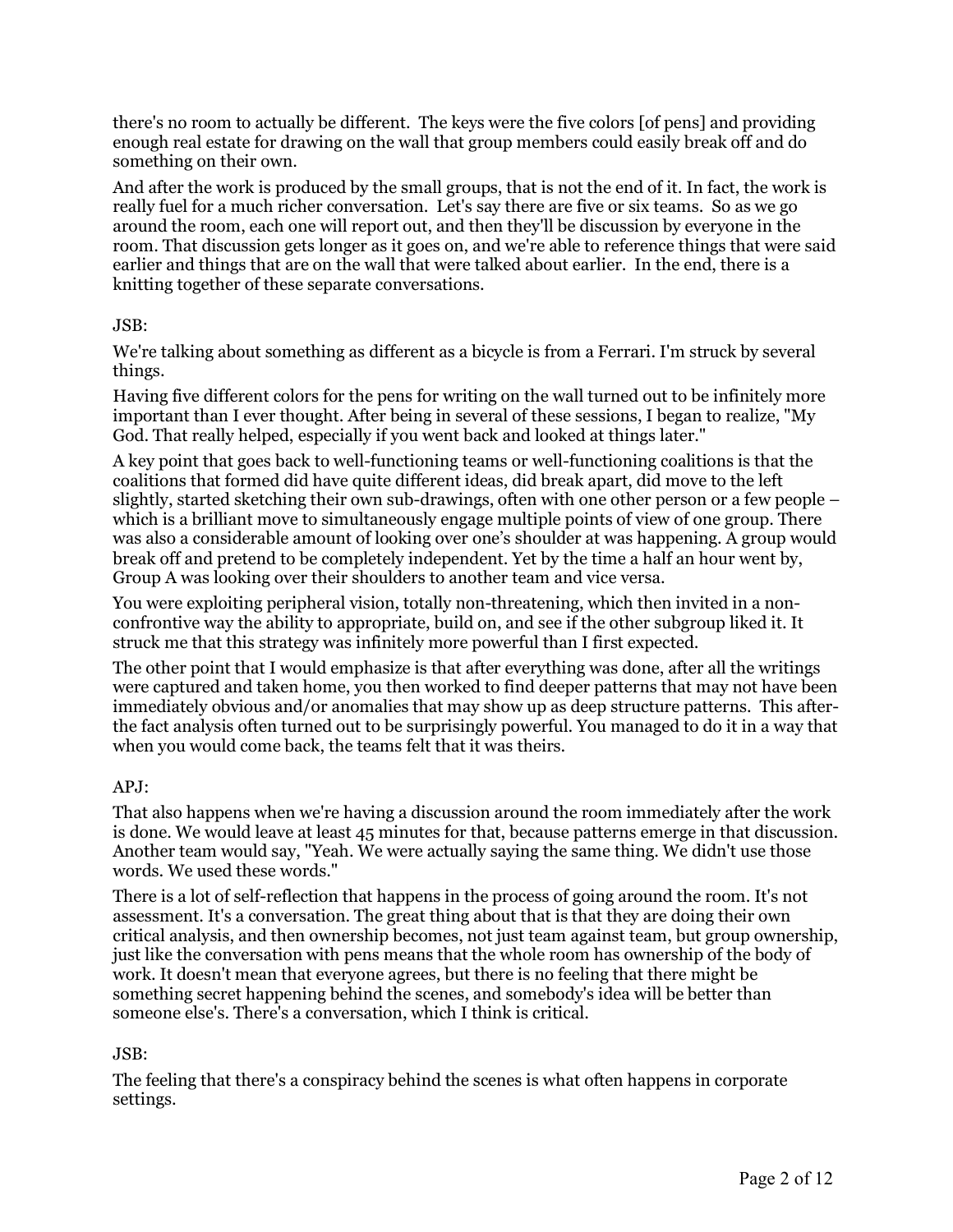## APJ:

Yes. In many corporate settings, it a matter of "We've got all our yellow stickies. Let's group them. Let's vote. Let's collate. Let's coalesce." But in doing that, you get rid of the detail and the detail is really important. That is way of creating a democratic process, but it's a process that becomes, in my mind, anemic, as opposed to a democratic process that captures the richness of the texture.

You also brought up the notion of peripheral vision. The important fact is that there's so much real estate [on the walls], you're actually covering the whole room. One team will be looking at another team. One team or one person might go get some water and as they go, they peruse the room. You're not constrained to an easel, where one page gets done and you flip it. Rather, you're always seeing everything out in the space and even just this really healthy competition.

Sometimes in these workshops, there might be one team that would be thinking, and then they would put something down and then think some more. Then there'd be another team that was literally conversing with pens. Others would look over and they'd go, "Oh boy. They have all this work done and we're not doing anything yet." This ability for everyone to see what others were doing promoted a healthy competition.

#### JSB:

The feeling of everything being constructive with peripheral vision at work struck me as being amazingly powerful. I don't see this in the more classical approaches to collaboration

#### $APJ:$

Let's go to the second half of this question: How do you keep momentum to ensure results are acted on? This is really a great question.

In the ARL project, the momentum was not evenly distributed. There was some politics within the organization that created a situation where the executive director was asked to step down. It wasn't because of his process. It was because of other politics inside of the organization related to the governing board.

When you've built a system of action, you're trying to work off of things that are already started, where scaffolding them or getting some money or doing something actually scales their capacity to make change. Sometimes it's orchestrating and putting different groups together, sometimes it's adding new things.

It's like the notion of a leader as a gardener. Tending a garden takes care. Some trees are already growing and they're past their vulnerable stage, and so they will keep growing on their own. Others have to be tended until they've reached a certain maturity, while other trees need to be planted.

The beautiful thing is that when you've got 400 people involved, they're all doing something already. You're trying to play off the momentum and work with it and to start new things and build it to a certain degree.

## JSB:

That's a nice challenge for the leader. Most in the corporate world don't think about gardening as a leadership model.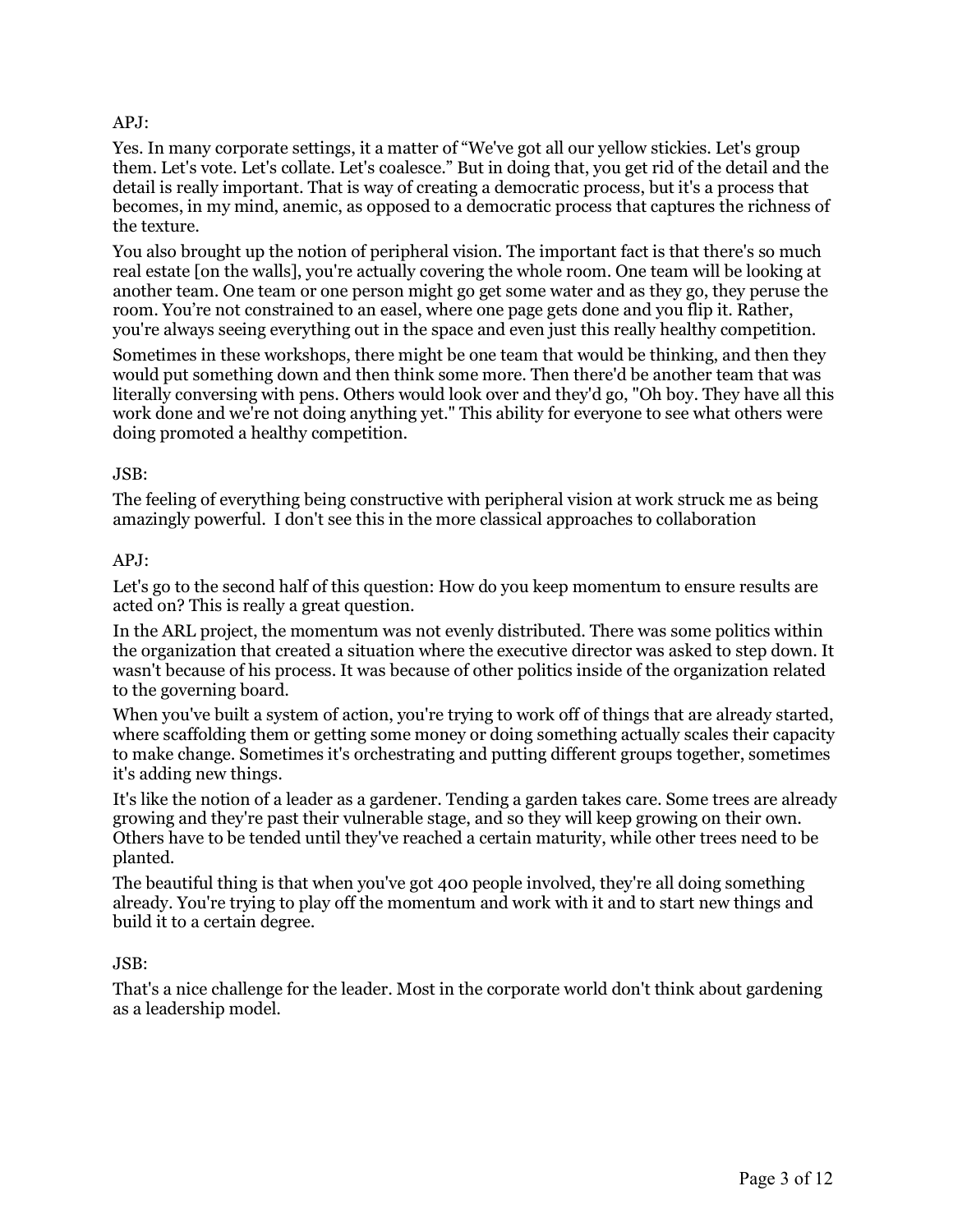# APJ:

It's so much more fulfilling to be the gardener. You don't have to do all the work yourself, especially when you can find the people who are passionate about what they do and good at what they do, even if they've just started doing it.

I had two staff people at the Knowlton School of Architecture (OSU) who were beginning to digitize the slide library but who had the desire to really become tech savvy. I started sending to them to all sorts of symposia and had them begin to network. Not only did they take off, but MIT stole them away.

People were like, "How could you… Look what you did." I said, "That's great for them. This is great. We'll get somebody else and we'll do it again." I think it's much more fulfilling too. It's horrible being behind someone with a whip trying to get them to move. It's much better when they're doing what they do best and they're already running. You just have to keep up with them.

#### **Question 2: Can we franchise Wicked Problems Studios?**

JSB

I think franchising Wicked Problem Studios is harder than it first appears, because it requires A) listening; B) firing up the imagination; and C) knowing how to probe things in action.

For starters: How do you discover the entanglements that underlie a wicked problem? How do you probe a problem and see how it is apt to respond? How do you even figure out what the boundaries of a wicked problem really are? The ability to build a causal influence diagram of underlying structures requires a phenomenal amount of finesse.

This is where the right kind of critique becomes critical. A wicked problem is the furthest thing from something that will yield to a reductionist, mechanistic approach. And yet almost every attempt to approach the wicked problem is based on an existing toolkit and a certain notion of how to tear apart a problem to see its inner components in terms of gears in a mechanistic system. So much of our past training has a reductionist, mechanistic causality built into it.

Our new approach is counterintuitive without some moderately serious coaching.

## APJ:

Well, I think that's the word – coaching. The Wicked Problem Studios (at the Pardee Graduate School at RAND) are not courses, they're studios. They are based on architecture studios, which are already dealing with multi-disciplinary problems. Architecture is a cultural pursuit, but it's got a lot of technology associated with it. It's got technology related to the environment. It's got technology related to materials, to processes, and operations. It's also got cultural, political and economic aspects.

We've based this new practice on studios that are already by nature multidisciplinary. In other words, it's based on a practice that's been existence for years, for centuries.

If you take the idea of it as a practice, architecture studios can scale. I was mentored into the practice, and after a certain amount of time, I was able to teach it. The question is how do you reduce the amount of time it takes to be mentored or coached into that practice?

Wicked Problem Studios require learning to use certain tools that should be easy to scale: The causal inference diagrams, network analysis, world building. There is a taxonomy of tools that you don't use linearly or even use all at once. You reach into your tool bag for what you need for a particular problem, depending on how complicated or complex it is. The tool set, which we keep adding to, is knowable, doable, franchisable.

I believe that mentoring people into the practice is also scalable, but it takes thought about how to actually do it. At RAND, I'm co-teaching with people to build capacity, but for each person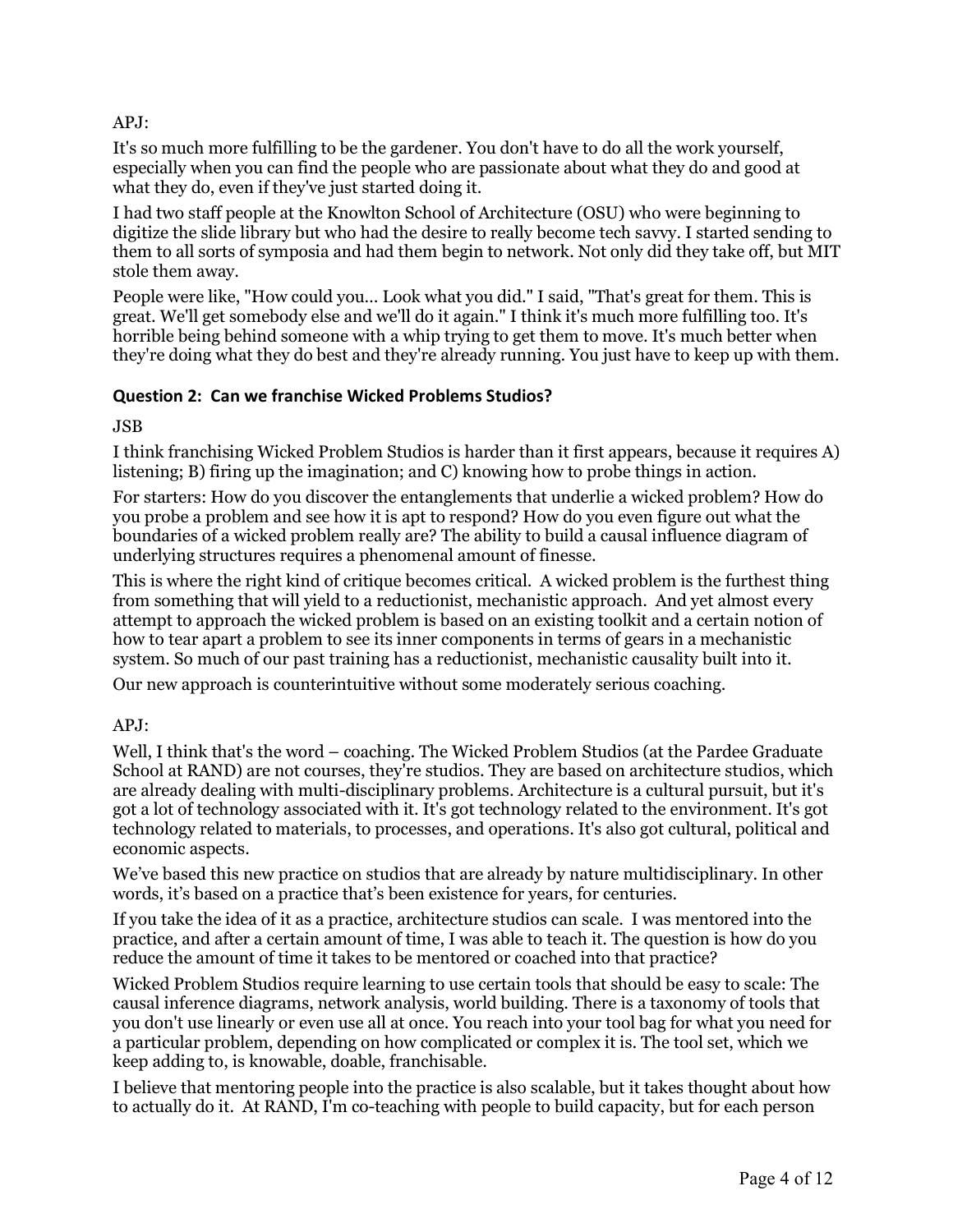that turns out to be able to do it, there are four who aren't, which is mostly a matter of disposition. The hard thing is to find those who are dispositionally primed to negotiate a fine line between experimenting, interrogating, doing things that work off of what you already know, and the other side of that line, which is "I don't know exactly what I'm doing and that's okay."

It's learning to function in this zone of white water, that's more difficult than the water you've been in, and not just for the person leading the studio, but for the students who often come from a position of "I can only do what I know or what you tell me to do," and help them enter into the rapids and quickly get up to speed.

Most of the students in the first-year architecture studios that I have taught were coming from excelling at everything. I was telling them that they have permission to not know what they're doing. In fact, if they know what they're doing, then they're just working off of what they already know and they're never going to break out of the box. If they won't get into the water, you have to push them in, metaphorically.

JSB:

Or not.

 $APJ:$ 

Or not. So it's that ability to understand that edge and know how to bring other people along. I will be having a conversation with a student about their project, and I can see them get more and more tense. When I see someone drawing back, I'll say, " I can see that you're not comfortable with this. Talk to me, tell me where the problem lies."

I'm thinking of one student last year where I had to say, "I know this is out of your comfort zone. I know that you don't have experience with things that aren't quantitative, let alone aren't clear, but what matters is you're learning to get to a greater degree of comfort, because then you are going to be able to work more out of the box than you have in the past."

There's always a moment in a studio where students spent, I don't know, six sessions, feeling like they are just spinning tehir wheels going down different pathways that have not lead anywhere. YThey haven't resolved anything.

Then there's an epiphany moment where the mind begins to pull everything together. It's not prioritizing. It's saying, "I started these six paths of inquiry and now I can see that four of them are coming together." It's that kind of an aha moment, and how do you orchestrate those epiphanies.

Architecture has been going on for centuries so there's no lack of people who have been mentored into this practice. Here, we're starting a new practice so we have to begin to build it.

JSB:

Architecture as a practice versus this is a nice example, because how you have an existing practice is well understood by many people. But how do you bring somebody new here, when virtually no one has a practice?

## APJ:

Last year I had three (established RAND) researchers taking the studio, who were just being students with the graduate students in the studio, because that's how you start. You start by doing it yourself, and then you begin to move through the system. I won't say it was fully successful. One of them dove in and was just eating it up. The other two were like, "I'm a researcher." One of them was, "Okay. I'll just pop in now and then to see what people are doing because I know how projects work."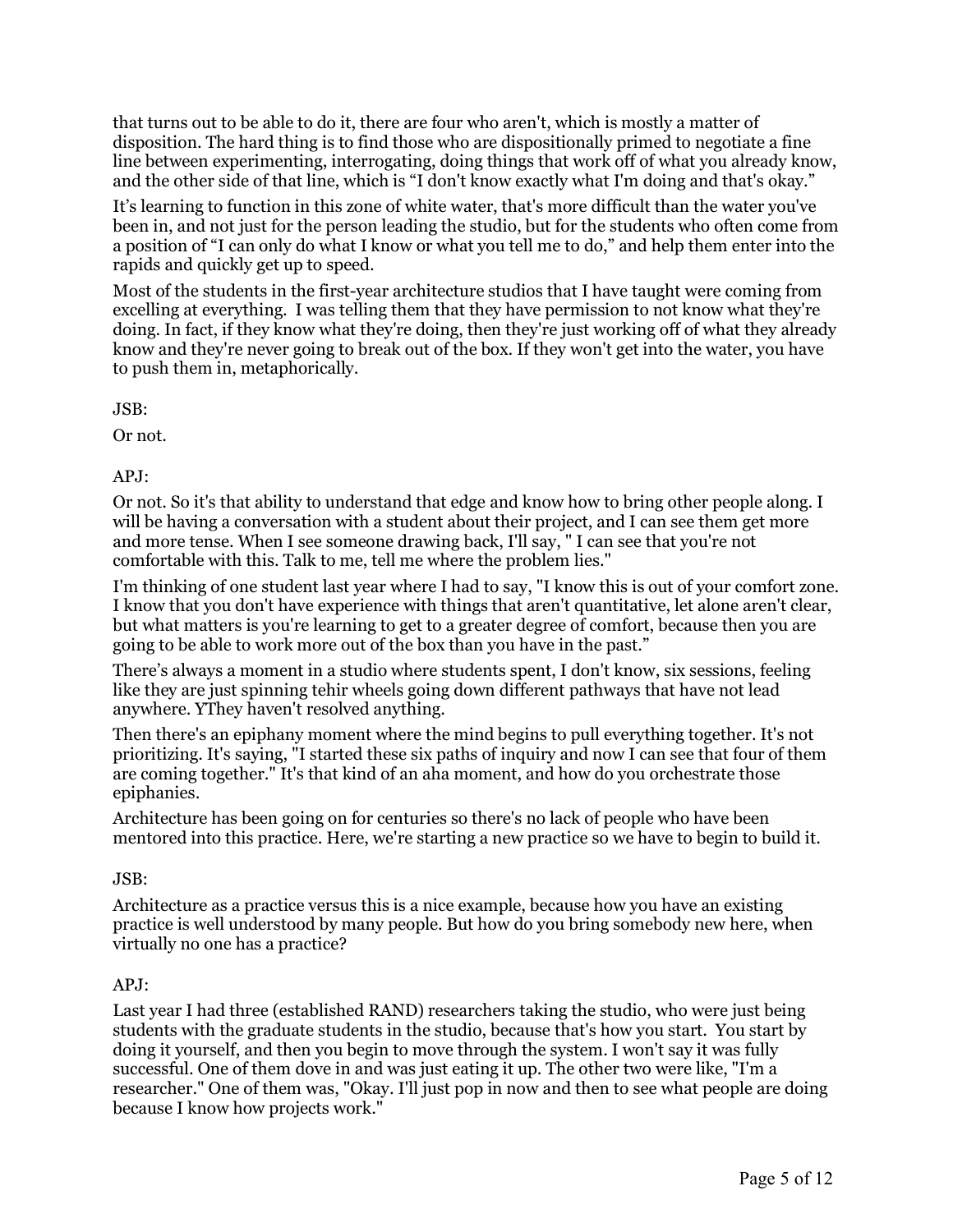## JSB:

It goes back to the need for a certain dispositional stance that's really critical.

## APJ:

You need to create a gateway or threshold moment where people are asked to throw away what they know. At the Institute of Architecture, at the Catholic University of Valparaiso, which I have written about,<sup>2</sup> the professors took the students out in the boat and told them to throw all their IDs overboard so they could be reborn. Or having a boot camp, not just a pre-class orientation program, but a real boot camp where you're forcing people to understand that what they know is just a very small corner of the world. You show them how big the world is and go from there.

I think it can be done. I'm going to say, "Yes, we can franchise Wicked Problem Studios." I'm going to say, "I know about 60% of how to do that." I suspect that I know how to do the rest of it, but I haven't don't it yet. We know where the problems are, so yes.

## JSB:

Oh I think there's no question that you can do this. The real question is how do other people start picking this up?

## APJ:

But that's what I'm saying. I think we can franchise it. I don't think they can "pick it up." They have to be mentored and coached into it.

## JSB:

Right. And mentored into something that itself is evolving.

# **Question3: Why does the complex adaptive system (CAS) crowd dismiss the value of vision to catalyze change?**

## APJ:

I love this question. There are absolutely some in the Complex Adaptive System space who dismiss the value of visions to catalyze change. In fact, when I started trying to understand what people meant when they talked about theories of change or decisionmaking under uncertainty, I realized that no one knew what the delta was. In other words, what are we creating change for and towards?

A theory of change is a way to get you from A to B, it's a way to create assessments and mile posts and all that stuff to get from A to B, but there's usually just one paragraph or a page about what B is. B is what the community tells you they want, right? Which is definitely a way to do it, but this is mostly a problem solving mentality: Here's what's wrong with whatever now. My house is getting flooded. I don't want it to get flooded. My whatever the situation is. It's a kind of incrementalism: Here's a problem in my life I want to solve. The real value of vision is that it's not about "here's a problem that I want to solve."

Of course, there are real problems of this type and I'm going to honor them, and solving them is really important. But if you relax the constraints, you can ask someone what living in a better community 15 or 20 years in the future would look like, or what a better state of the problem of homelessness would look like. Or, in the case of RAND's graduate school: If you started a new school of public policy to be built in 2030, what would it look like?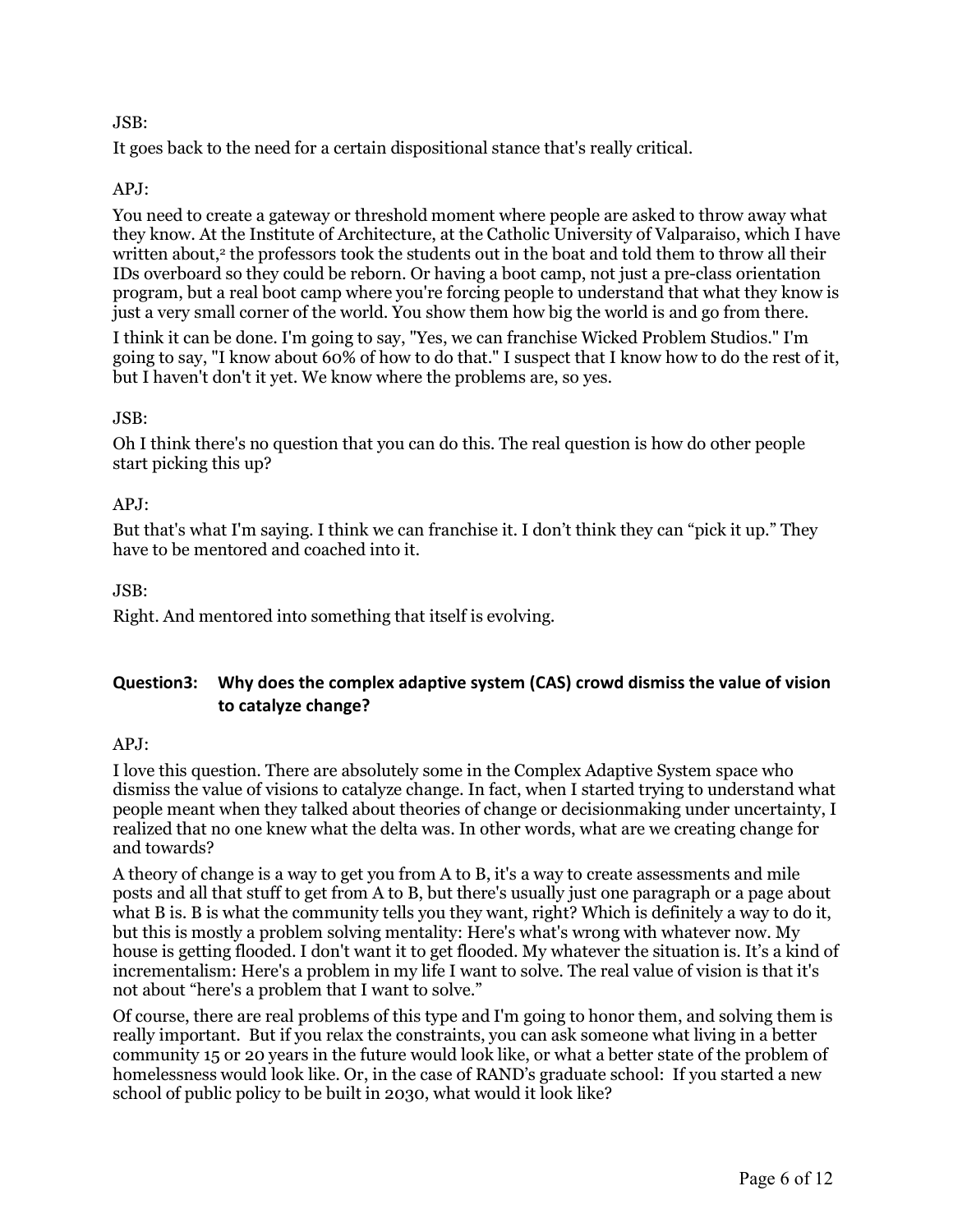As a designer, the first thing I'm going to ask is, "What's the context I'm designing for? What does 2030 look like?"

Vision is everything. What you're really going after is not a default future but a desirable future. So many people who look at theories of change and the complex adaptive system crowd assume that the trends that are happening now will continue as they are and that you just want to pick the better trends to work with and get there. If we're not working toward something that's desirable and are just troubleshooting or incremental problem solving, why do all that work?

This really worked with our design studio that took on the problem of homelessness. The conventional approach was to say "Okay, we need to provide housing. We need to create a system of housing." But if instead you say, "In 15 years, if you're a college student and you say what's important is to be a full participant in college life, that's not just housing." That's a vision as opposed to framing the problem as "we need to provide housing for people who don't have housing," because you're forgetting all of the other world of problems.

Without a vision, you can't construct the world. And most problems while they seem like they don't implicate a whole world, they really do. I think it's really, really important. A lot of the view that you don't need to build a vision can be attributed to people who also believe that you go for the critical priorities, and then most other things are externalities or will work themselves out.

You can't construct a world or a new state without a vision of what makes that different than today. Why it won't just be the same as it is today.

## JSB:

A lot of texture has to go into constructing that vision.

#### APJ:

A vision has to be large enough, abstract enough, but specific enough that it can help you sort through your assumptions, sort through the problems, articulate your values. Most visions are laden with values. If you're not working out of values, then you really are just problem solving around things.

#### JSB:

It also could be the case that if you are really understand how to play with complex adaptive systems, you're really thinking about how you work with the context. You change the propensities of the context so it steers things in a certain direction. That's a whole different approach than most people would think about using.

#### APJ:

You can't create change unless you can tap into the motivations of everyone who's implicated by that change. Motivations are fundamental and they're big and most people can only articulate some of their motivations. Some of them are defaults coming from their histories.

You can't get people to move without motivations being tapped into and you can't do that without a vision. You can't just do it just by problem solving.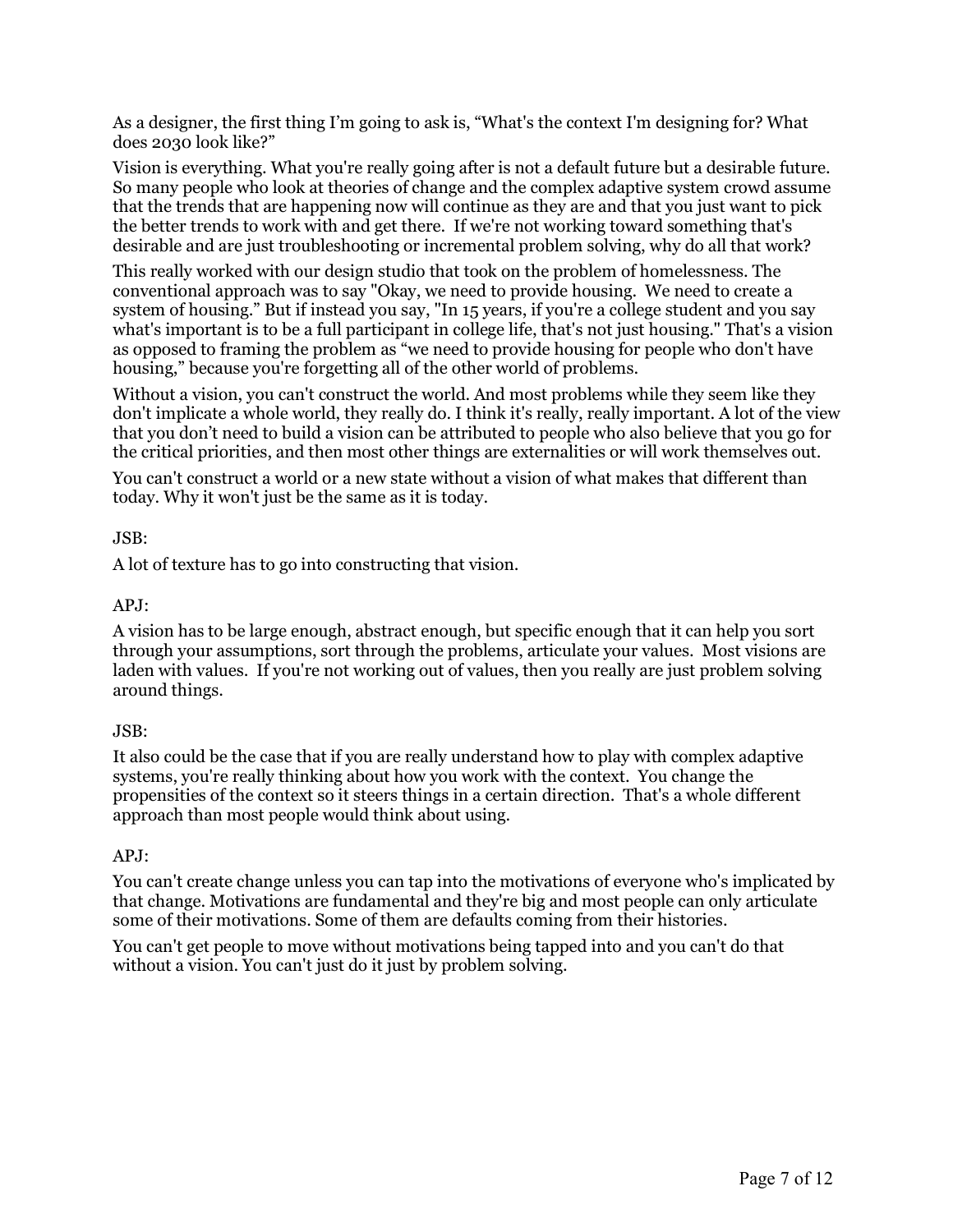**Question 4. I would appreciate your thoughts on "imagination" per the opening discussion. In particular, as I have moved into my "elderhood" years and continued working in pro bono areas, I find myself "waking up" in the middle of the night with very new innovative thoughts about problems I have been addressing. Is this "imagination" at work in the mind?**

#### JSB:

This question nails one of the kinds of imagination that plays out in the cognitive spectrum having to do with experimental. The catch here is that imagination becomes so powerful when you're sleeping, but unless you build up serious cognitive equity in the problem, these flashes don't do much.

But if you build cognitive equity, lo and behold, the default network of the mind along with the imagination can pull together images that get combined in a way that honors the depth of the equity you have built, so that suddenly a flash happens and the right image pops up.

## $APJ:$

Or you put them together in a different way. Maybe we need to talk about what we mean by cognitive equity. It's the idea that when it seems like you're not making progress in a problem space, all of the pathways you go down and the things that you wrestle with that don't resolve themselves are still part of you finding the boundaries of the problem, finding the possibilities in the problem.

Cognitive equity is this building up of work, reasoning, non-reasoning, imaginative work before it actually resolves itself and structures itself. It's like a child in a sandbox playing with different tools or different forms or whatever, and then there's a point at which the right tool hits the right form, and something clicks.

What's interesting in this question about "elderhood years," is I don't know if it's elderhood. I think what happens, because if indeed the imagination is the banking of experiences or images, auditory, visual, even body images. If you're banking images, then, as Damasio says, you are working on them even as those images are being assimilated; they filter through the other images you already have. They're being by changed by the way you've closed other gaps. They never stay the same.

I don't know what older means. Let's not put it physical body years, but in terms of cognitive energy years. I think a bunch of things are happening. You've got more images to come together. You've got reasoning skills, reflective skills, you've got the ability to sort better as well. For me, I'm doing more things, there's more noise in my day, but in terms of that covert energy of the mind, I find that it actually has less noise than before, because whatever it is with my brain, some stuff it just takes in, it goes, "That's easy. That's easy. Put it here. Put it there. That's easy."

The brain is calmer or able to do to do more. It may be that if the noise goes away, you're able to pay more attention to the images in your mind. I think it's both having more to work on and the skill of putting images together.

I remember when my late husband and I went on our first trip to France together. I was 30 years old, and he was 24 years older than me. I was taking all of these pictures, and he kept asking me, "Why don't you be selective?" He was really irate that I was taking all these pictures. The only difference was age. At his age, he'd seen certain things one hundred times. He had already sorted through and kept and worked on images were already there. That's part of the development of the adult mind.

The other thing he used to say, "It's a horrible thing as he got older and older that you we can't download our brains. We spend our entire lives building a more sophisticated and more elegant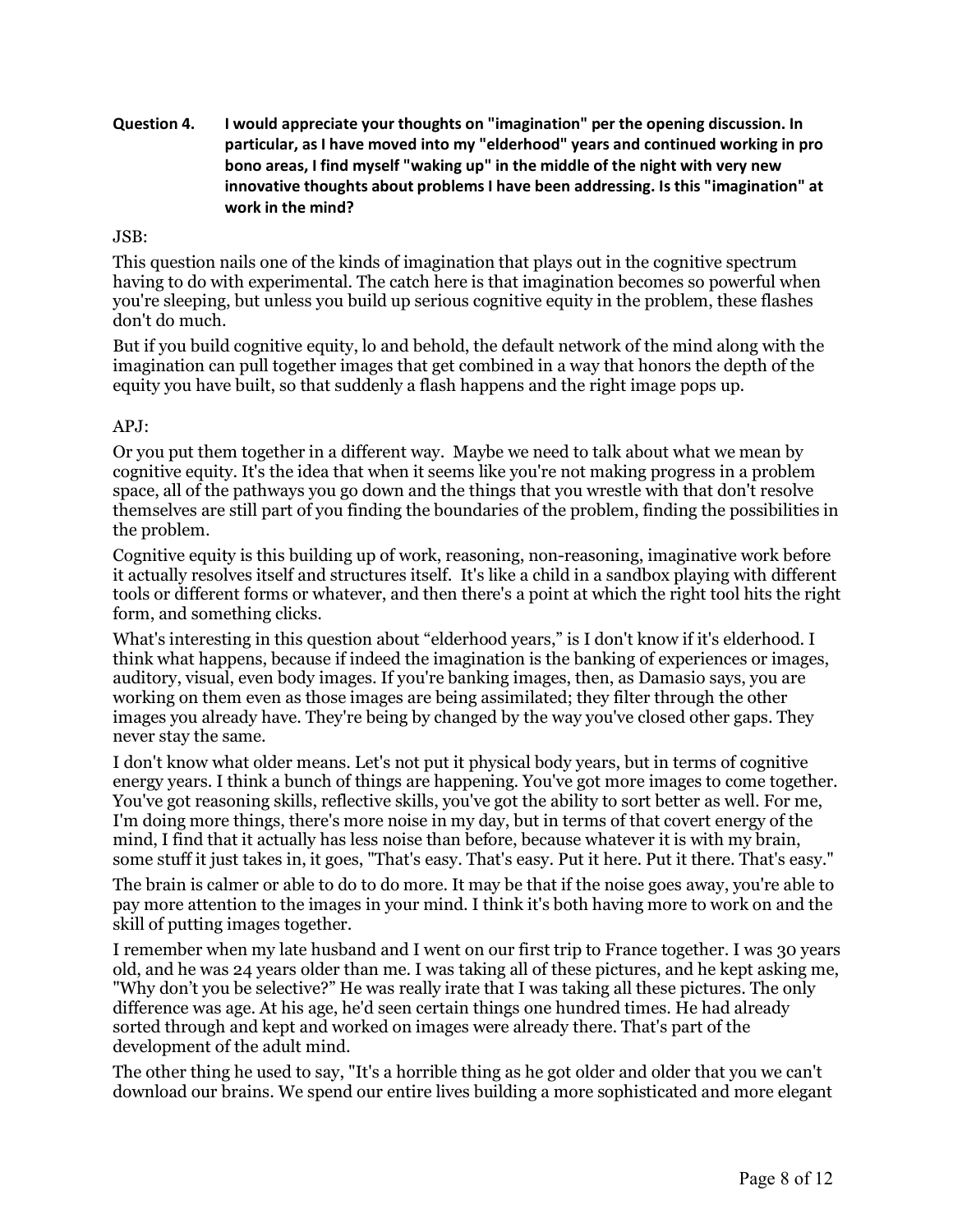and more simple and more valuable kind of brain, mind experiences, critical reasoning, and then we die and we can't download it."

## JSB:

That puts a lot more texture into the notion of elderhood. Most models of getting older assume that the combinatorial capability of your brain is decreasing as opposed to saying, "No. No. You build up a richer and richer cache of images" that can get composed subconsciously in very, very powerful ways that can become evocative powerfully when the right context gets evoked through the cognitive equity we were talking about a moment ago.

## APJ:

Right. The noise is gone because one is doing potentially less of those nasty things one has to do—the administrative functions in the brain.

## JSB:

It's also interesting graduate lever work in theoretical mathematics often involves a rich interplay between trying to prove a given hypothesis and trying to find the counter examples to that hypothesis. You get a phenomenal interplay and a lot of the attempts to construct the counter examples, which are almost always 'visual' in some higher dimensional space, becomes a powerful part of the cognitive equity.

## APJ:

It can also be useful to look at the social practices and the ideas of elderhood of the first nations and indigenous people, especially as we begin to expand our understanding that the world is not just a thing we use, but actually an active agent in the whole system.

Having worked with some first nations, the elders often have ideas and come up with things that seem more imaginative, more groundbreaking, more out of the box, more lateral thinking than people who are younger. It's not just that as you get older, you've gotten better at critical thinking. I think you actually have a capacity to let go of some stuff and find those lateral connections, those peripheral ways to think, to put bizarre things together and not immediately dismiss them, but actually say, "Those bizarre things I just put together, why did I do it and what could it mean and how could it be useful?"

## JSB:

The second component of that is breaking down the false dualism between mind and body, mind and world, which the first nations also understand better than we do. Thinking is not just internal to the mind, but it's integral to the practice of working with the world. It's stunning that education looks at knowledge as a thing to be put in the brain rather than as an interaction with a problem situated in the world, and how rich that can be.

## APJ:

We talk about the imagination as a muscle, the idea that you don't let it atrophy, the idea that you use it over and over again. As the body ages or goes through different stages, the mind also goes through different stages. It's not a question of the weakening of that muscle, it's a question of changing the fibrous structure of that muscle.

The worst thing in terms of elderhood is when people give up, when someone reaches the point where they say, "I've done what I have to do in life. I've succeeded some things and failed at other things and jobs done." It's a kind of giving up on the future.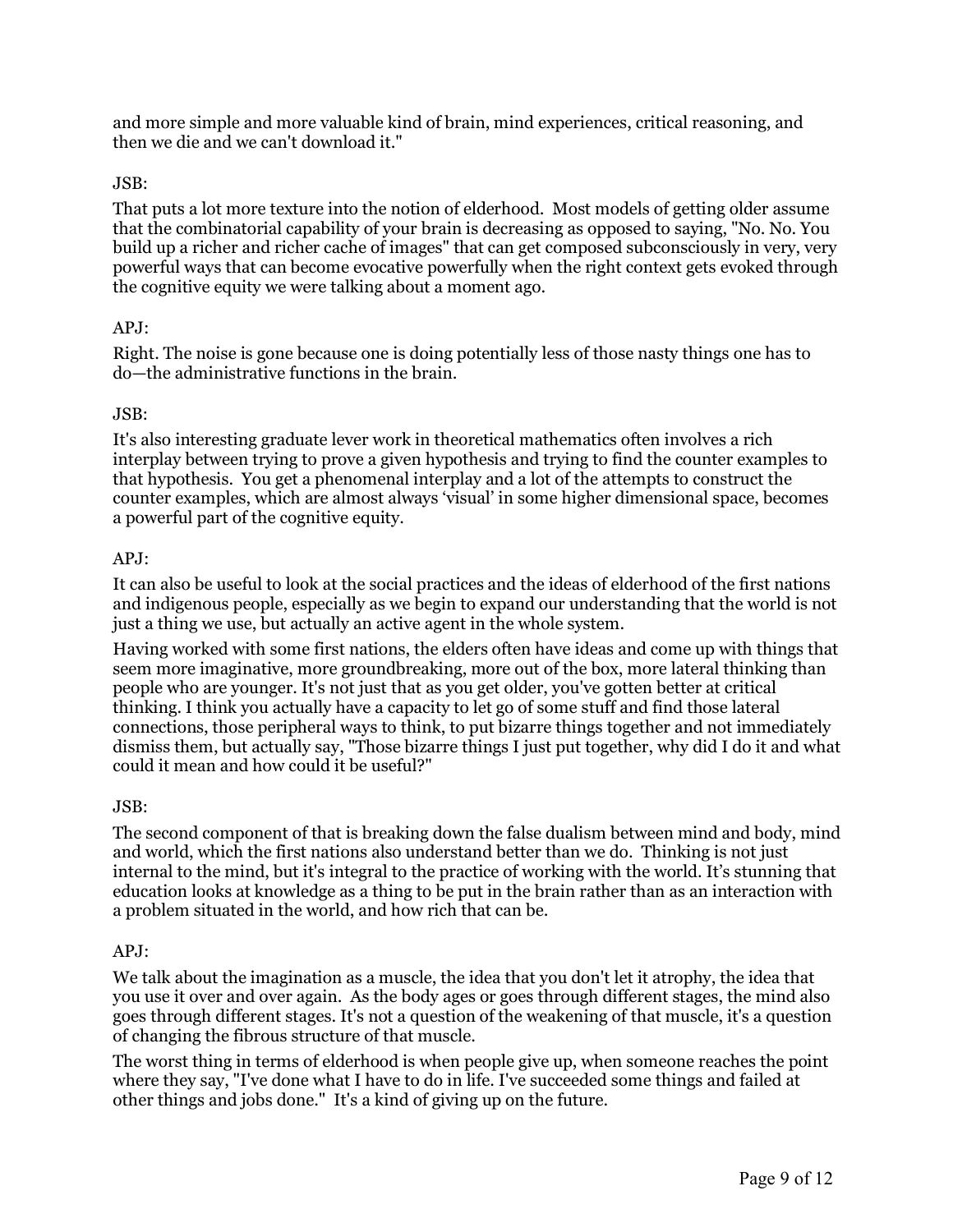It isn't just a state of elderhood, it's also a dispositional state. I think that as we go through life, it's critical not to retreat into believing that "as I age it gets worse."

#### JSB:3

The irony here is that as one gets older one thinks that one's mental capacities are decreasing, yet the reason we bring in imagination as a muscle is that, in fact, the cache of images that you have becomes a richer basis for the mind to work on.

#### **Question 5: Is it a contradiction to look at case studies (the past) to understand the future?**

#### APJ:

Is it a contradiction to look at the past to understand the future? Absolutely not. We don't experience the future, and we don't experience the past. We live the present, and the past is something that we've already operated on with our imagination, by our reasoning, in all sorts of ways. And the future is something that we might envision based upon the past.

The important thing about using case studies is how you do it. At RAND, I'm always saying, "It's not a case study, it's a precedent." The difference being a case study is often used as something that you are going to repeat whole. When we look at precedents, it's to get inside of it, to unpack how we did it. Case studies you tend to look at from the outside, but with precedents, you can get inside of them, figure out how they worked.

For example, in our analysis of the transformation of Special Operations in Iraq and Afghanistan by General Stanley McChrystal:3 We tried to understand, How was Stan thinking? What was he thinking? When was he thinking? Then, one can ask, "Okay. How is that like and unlike my problem?" It's not just what Stan did. It's the ability to get inside whatever was happening. The kind of unpacking what he did, pulling out the mechanisms that he used.

It's not something Stan saw at the time or had reflected on himself or could articulate. But as he said, "It's all there."

Someone asked General McChrystal, "How did you know to use these mechanisms that Ann has been talking about?" He said, "I didn't. We just did it in action and if it worked, we did more of it. If it didn't work but needed something to scaffold it, we did that as well."

I could look at what he did as an ecology and figure out the interactions that were necessary. Case studies don't do that. They tend to present you with a history, and then say, "Here, apply this somewhere else."

I told Stan that I liked his first book, *My Share of the Task* (2012), the best. It's just him talking about what he did. It's not overly structured. Then he did a second book with a ghost writer, *Team of Teams* (2015), that adopted the language of organizational theory. But it wasn't the same. They created a case study, looked at it from the outside as opposed just describing how did what he did. He laughs, because he says, no one reads that first book. But to me, it's the only one that I feel is worth reading. The others are actually very good within the realm of organizational theory, but they are much more like other books on organizational theory.

#### JSB:

You have a very rich notion of how you use precedents, which is more than just using case studies. It's basically, how do you look at how operation X runs. It becomes an interesting precedent, not because you copy it, but because what it brings up in terms of how you look at it, how it fires up your imagination.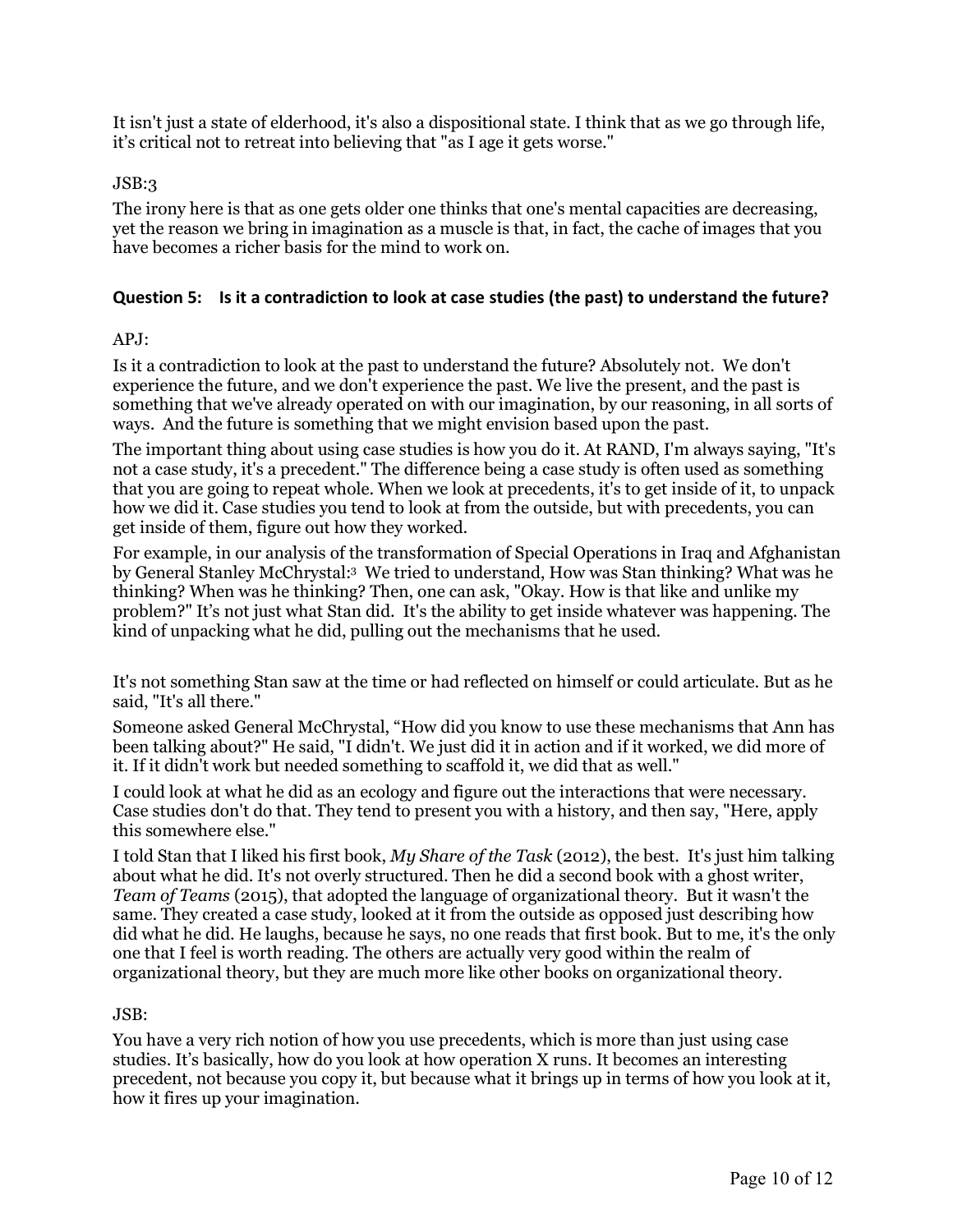#### APJ:

To go back to your term of *context*: You want to ask, how did that precedent work in that context? How was that context like my context? How is it different than my context? How is the org structure? How are all the conditions like and unlike mine? But always with a deep understanding of why it worked and didn't.

#### **Question 6: How to become a futurist?**

#### APJ<sub>1</sub>

This goes back to being able to see things that no one else can see with that quote we use all the time about not being tied to the tyranny of the present, not being tied to the tyranny of the possible, but to expand and widen your aperture way beyond what you see now, way beyond trends. The only way to be a good futurist is to understand that working for desirable futures is really, really important.

#### JSB:

It's not just a question of extrapolating.

#### APJ:

I was at my daughter's graduation at Princeton and the speaker said, "You can have three attitudes towards the future. First, you can figure that the way it's unfolding is the way it'll continue and as a futurist, you would figure out what was happening, and hedge so you might be in the right place."

The second is to figure out how it's unfolding and hedge forward so that you might do better in that situation." But the third one is to realize that we are constructing the future with every decision we make, every store you, every store that we buy from, every piece of social media we create, every vote, Some moves are bigger than other things, but we are constructing our future with every action taken."

APJ: Good questions. Thank you, everybody.

JSB:

 $\overline{a}$ 

Thank you.

<sup>1</sup> For a detailed description of the ARL project, see *Strategic Thinking and Design Initiative: Extended and Updated Report*, Association of Research Libraries, 2016, https://www.arl.org/wpcontent/uploads/2016/06/arl-strategic-thinking-and-design-initiative-extended-and-updatedreport-june2016.pdf

<sup>2</sup> Ann Pendleton-Jullian, *The Road that is Not a Road and the Open City, Ritoque, Chile*, The Graham Foundation/MIT Series in Contemporary Architectural Discourse, Cambridge, MA, 1996.